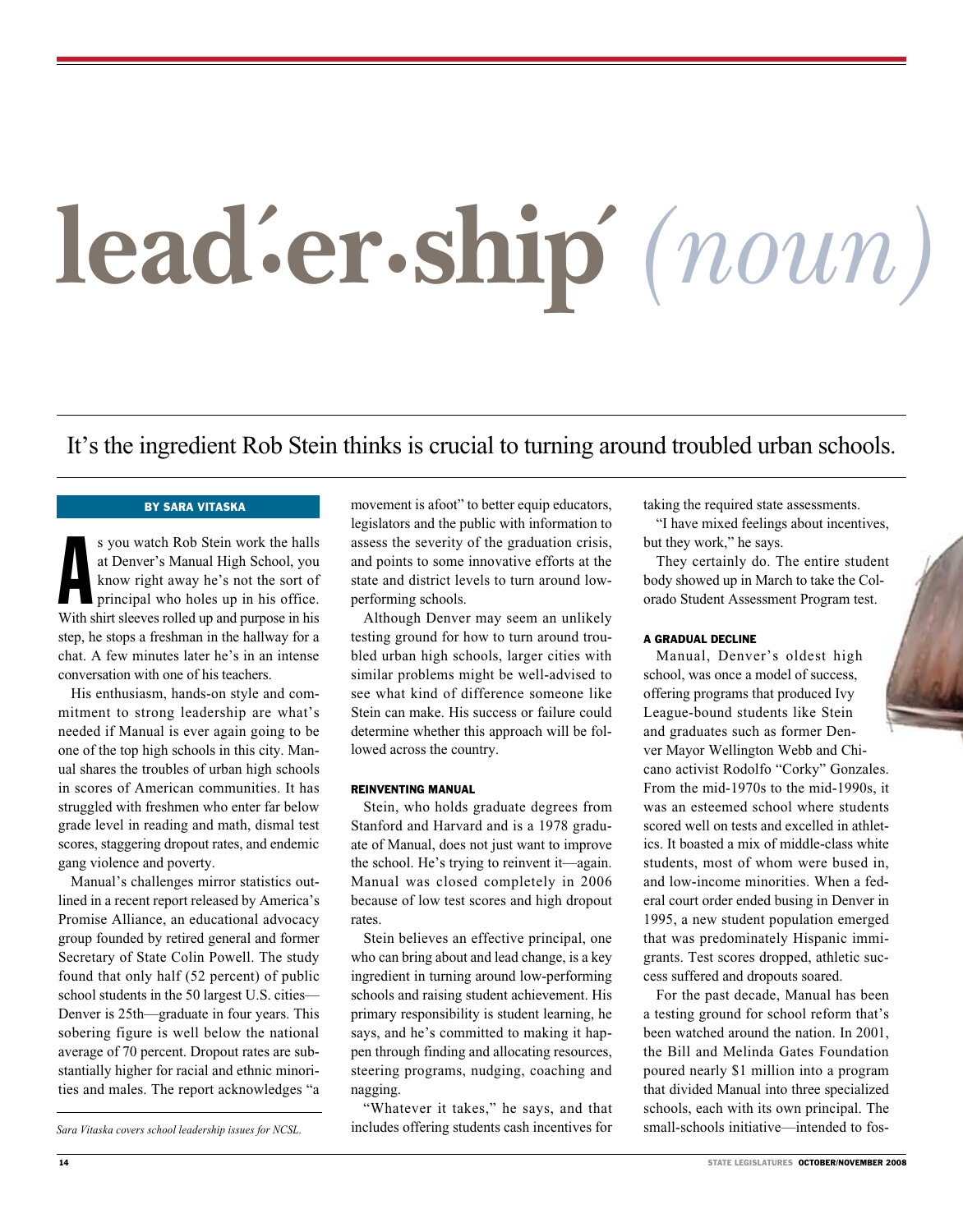ter an intimate, small-school environment with high teacher-student engagement—was a failure, and similar efforts around the country met with mixed results.

 In 2006, under new Superintendent Michael Bennet, Denver Public Schools closed Manual and promised to reopen it as a model high school in the fall of 2007. But it didn't happen without a fight. Bennet admitted that the district's decision to close Manual was "an admission of complete failure." The closing forced 558 students to enroll in other, higher performing district schools, and it drew national attention when *The New Yorker* published a lengthy piece and *BusinessWeek* ran a cover story.

 Community members, mostly low-income African-American and Latino families, were outraged and there were accusations of racism. *The New Yorker*  painted a vivid picture of the community unrest. They reported that clergy in the Denver area rallied community members to "stand up like Rosa Parks sat down," while the pastor of New Hope Baptist Church called Ben-

net and his allies "latter-day representatives of the Ku Klux Klan."

> The school reopened in fall 2007 with just a freshman class of 163 students. The "new" Manual opened for its second year this fall with 311 students and was tied for fourth in a ranking of Denver's eight traditional high schools.

### STATE ACTIONS

 Stein's belief that effective principals are a key ingredient to education reform and raising student achievement is backed by research.

 A 2004 landmark study commissioned by The Wallace Foundation found leadership to be second only to classroom instruction among all school-related factors that contribute to learning, especially in high-needs schools. The report also found that almost no schools had been turned around unless talented leaders took charge.

Legislatures are responding by passing legislation aimed at more effectively recruiting, preparing and supporting strong school principals. States are being more selective of principal candidates. They're redesigning and raising standards in their university-based principal preparation programs and, in some states, creating statewide leadership academies. They also are ramping up their licensure and certification requirements, creating strong partnerships between universities and school districts, and creating robust mentoring and induction programs.

 Assessing the effectiveness of principals and looking at compensation and incentives also are part of the effort. In addition, states are starting to provide principals with more flexibility and authority over hiring, curriculum and budgets in exchange for increased performance and accountability.

 "Autonomy is critical to creating a culture of excellence," Stein says.

 "School leaders are the second most important factor in the public school environment when measuring student success," says Senator John Goedde, chair of the Senate Education Committee in Idaho. "Studies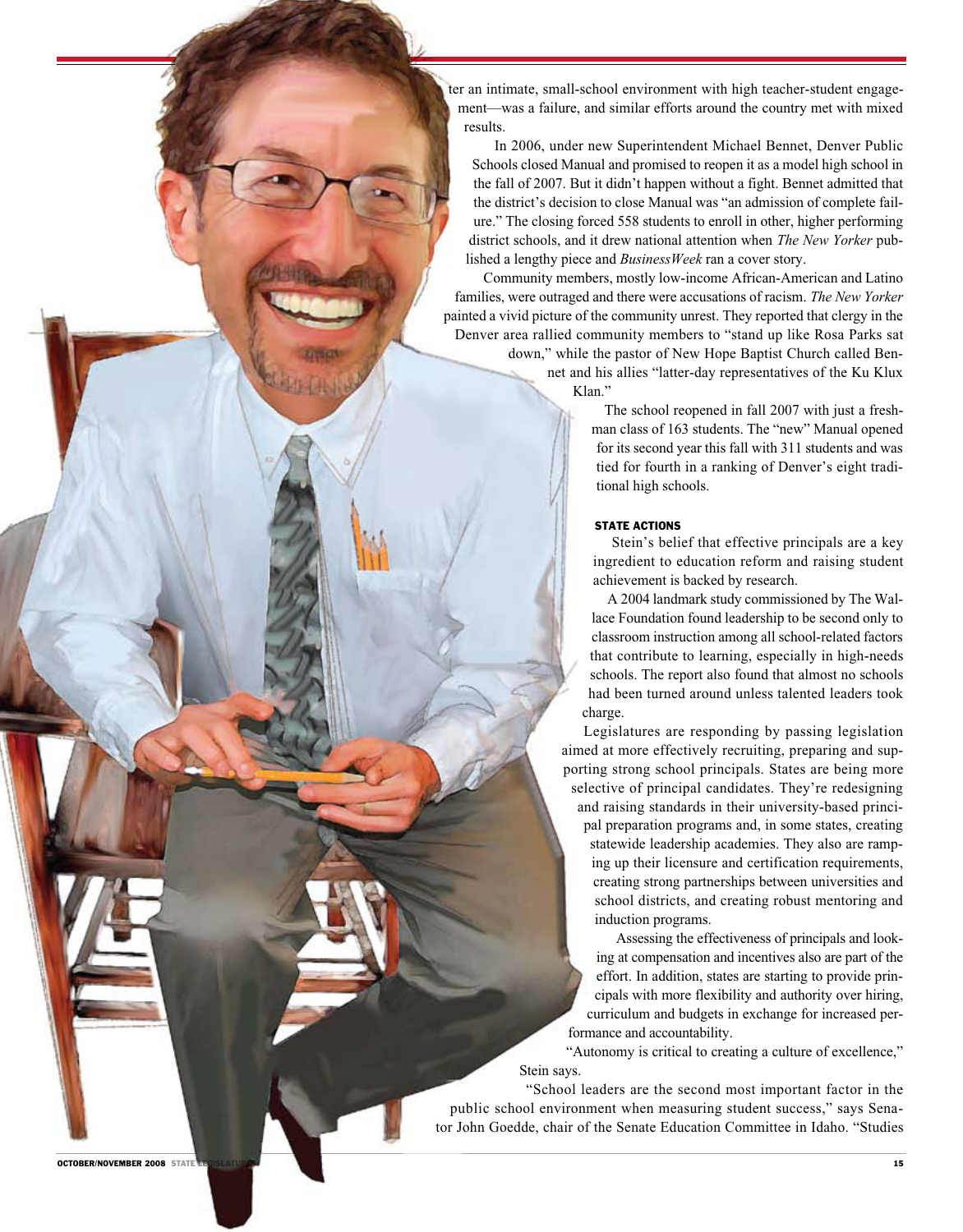# A New Crop of Teachers

Should those fortunate enough to receive an Ivy League ed<br>
Scation help out in our nation's underperforming schools? hould those fortunate enough to receive an Ivy League edu-Like Rob Stein, Wendy Kopp thinks so.

Kopp, who graduated from Princeton in 1989, wrote her thesis on how to best serve the nation's low-performing schools. She then turned it into a business plan to form the nonprofit organization Teach for America.

Her goal was to create a national teacher corps by recruiting talented people—from new college graduates to career business leaders—to serve two years in a low-income area with a high need for teachers. By serving in those areas, Kopp hoped, recruits would ultimately alter their careers and become education leaders.

Kopp's adviser thought the idea was ridiculous. But she persevered and Teach for America opened its doors in 1990. The program started with 500 recruits from across the country who went to work in seven low-performing schools. So far, Teach for America has placed 20,000 teachers who have influenced more than 3 million students in urban and rural America.

"I think this says we've tapped into something," said Kevin Huffman, executive vice president of Teach for America. "There is a desire among young people to serve."

New college graduates are among the largest group of recruits. Teach for America recruits on 100 college campuses and attracts a large pool of applicants from America's Ivy League schools. Huffman says close to 8 percent of the graduating classes at Princeton, Yale and Harvard applied to Teach for America in 2007. But, he adds, the program is picking up steam at several state universities, including the University of Michigan, and historically black colleges such as Morehouse and Spelman. Only 3 percent of applicants to Teach for America have been education majors.

Huffman says the fact that college seniors are choosing teaching in the inner city over other careers where they could make a lot more money "sends a pretty positive signal about the importance of teaching and education."

So how do these once-aspiring bankers, doctors and lawyers become certified teachers? They start by enrolling in an intense summer training program before they set foot in a classroom. While teaching, they also take graduate-level courses to become certified teachers. The program has exposed many fresh graduates to the classroom, though research indicates that to date it has not had a significant effect on improving student achievement in high-needs schools.

"We are getting them to view teaching and education as a unique leadership experience opportunity," Huffman says.

And Teach for America alums are staying the course; twothirds of the inaugural 1990 class are still working or studying full time in education.

Huffman also points out that 10 percent of the principals in the Washington, D.C., area are Teach for America alums.

"We think that's pretty remarkable."

*—Meagan Dorsch, NCSL*



*Rob Stein, the principal of Manual High School.* 

have shown that the working environment is more responsible for teachers leaving the profession than salaries, and the school administrator is directly responsible for creating such a workplace."

State legislatures, Goedde says, "have a duty to taxpay-



ers to see that their money is spent in the most efficient manner possible without interfering with local control."

In a practical sense, that means monitoring college education programs to be sure they're using the best practices in educating teachers and administrators, providing money for mentoring and creating incentives.

### CHANGING ROLE

The role of the principal has changed vastly from the disciplinary figure many remember from their formative years. In today's complex school environment, principals are expected to be jacks of all trades—building and fiscal managers, discipline dynamos, data analysts, instructional leaders, fundraisers, community leaders, politicians and public relations specialists. They are expected to do all that while being held accountable for student academic success. In the No Child Left Behind era of increased accountability, principals are under increased public pressure to turn around low-performing schools and significantly improve student achievement.

Stein, picked in March 2007 to lead Manual's revival, is out of that new principal mold. He left his "cushy" job as headmaster at Graland Country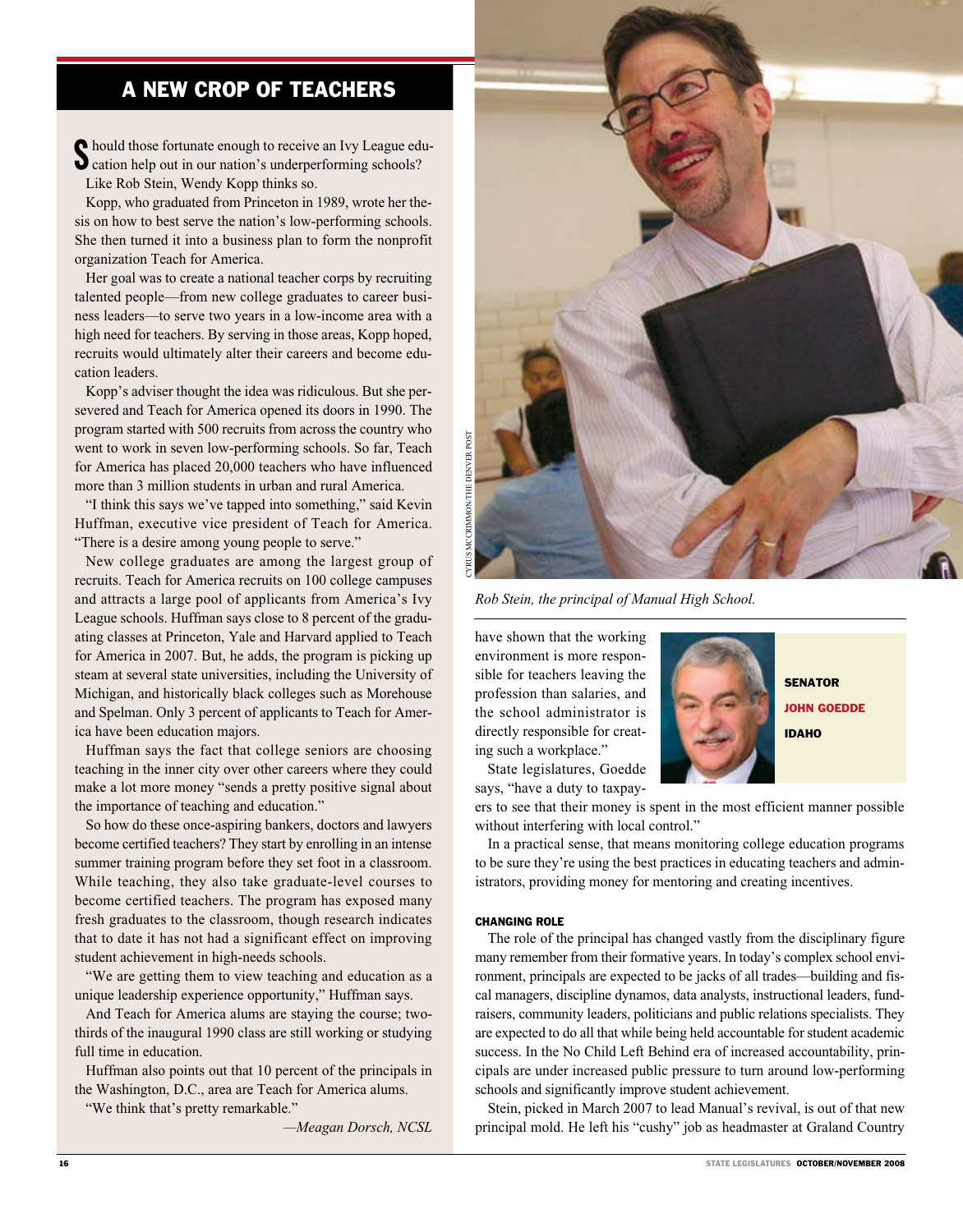

Day School—a prestigious, college preparatory private K-9 school in Denver's upscale Hilltop neighborhood—and took a pay cut of more than \$30,000 to run his alma mater.

He likens being a principal to a chief executive officer: Today's school leaders, he says, must have a broad understanding of myriad skills, including resource allocation (monetary and human capital), management, adult development and cultivating leadership teams.

While Stein views instructional leadership as the core function of a school leader, he thinks principals must view themselves more like chief executives who are responsible for everything from "soup to nuts."

"School leaders must understand and work with the community and acquire the political skills required to transform schools," he says. This includes working closely with parents, teachers, school board members, district officials and community members to gain support and get things done.

This broad range of skills is important and learnable, but Stein doesn't think our current principal preparation programs are up to the task.

 "If principals are going to run autonomous schools," he says, "they need more CEO skills, not just training on being an instructional leader."

That includes giving principals significant leeway to make their own decisions, something Denver school officials and the local teachers association have given Stein, including a good deal of authority over hiring, curriculum and budgets.

Once the landmark agreement was reached, Bennet released a statement: "The board of education has stressed how important it is for us to give greater flexibility and autonomy, combined with accountability, to our schools, and this agreement is an important step forward toward those goals."

Across town at the statehouse, the Colorado General Assembly passed The Innovative Schools Act of 2008*,* legislation sponsored by Senate President Peter Groff, to provide similar flexibility to schools across the state.

"There is a laundry list of things that impairs and impinges innovation in schools," Groff said in an interview with *The Denver Post.* "The question we have to be asking is, 'What is in the best educational interest of the child?' "

## LEADERSHIP CHALLENGES

Stein, in his late 40s, brings a wealth of leadership experience, both in public and pri-

The Wallace Foundation, a private<br>
charitable foundation created by Lila he Wallace Foundation, a private and DeWitt Wallace, the founders of *Reader's Digest,* has led a large-scale national effort to highlight the importance of high-quality leadership for student achievement. Since 2000, Wallace has invested more than \$200 million and worked directly with dozens of states, districts and researchers to develop and test ways to improve leadership and share the lessons broadly. NCSL has been a partner with Wallace to engage legislators and their staff in this national initiative.

vate schools. As Graland's headmaster, Stein honed his fundraising, fiscal management, political, community development and governance skills.

"Graland was a great place to cultivate my own learning," Stein says.

He learned how that school community functioned and how to build support. The first thing he did when he came to Manual was to raise money. This may seem a strange task for a public school principal, but Stein says it's a job that needs to be done until the state legislature catches up with needed funding.

The national K-12 average per-pupil expenditure was \$9,154 per year in 2006, while Colorado's per pupil spending was only about \$8,166. Although there are many opinions about how student spending affects academic achievement, most educators would agree that it costs more to educate students in low-performing urban schools than their peers in higher-performing suburban schools. Colorado, like every state, could use more money for education. But since more than half of the states are facing budget shortfalls for fiscal year 2009, increases in K-12 education funding are unlikely. Stein believes it's up to principals to try to fill those gaps.

"It is obvious, when looking at per student funding levels across the nation, that simply



Senate President Peter Groff **COLORADO**